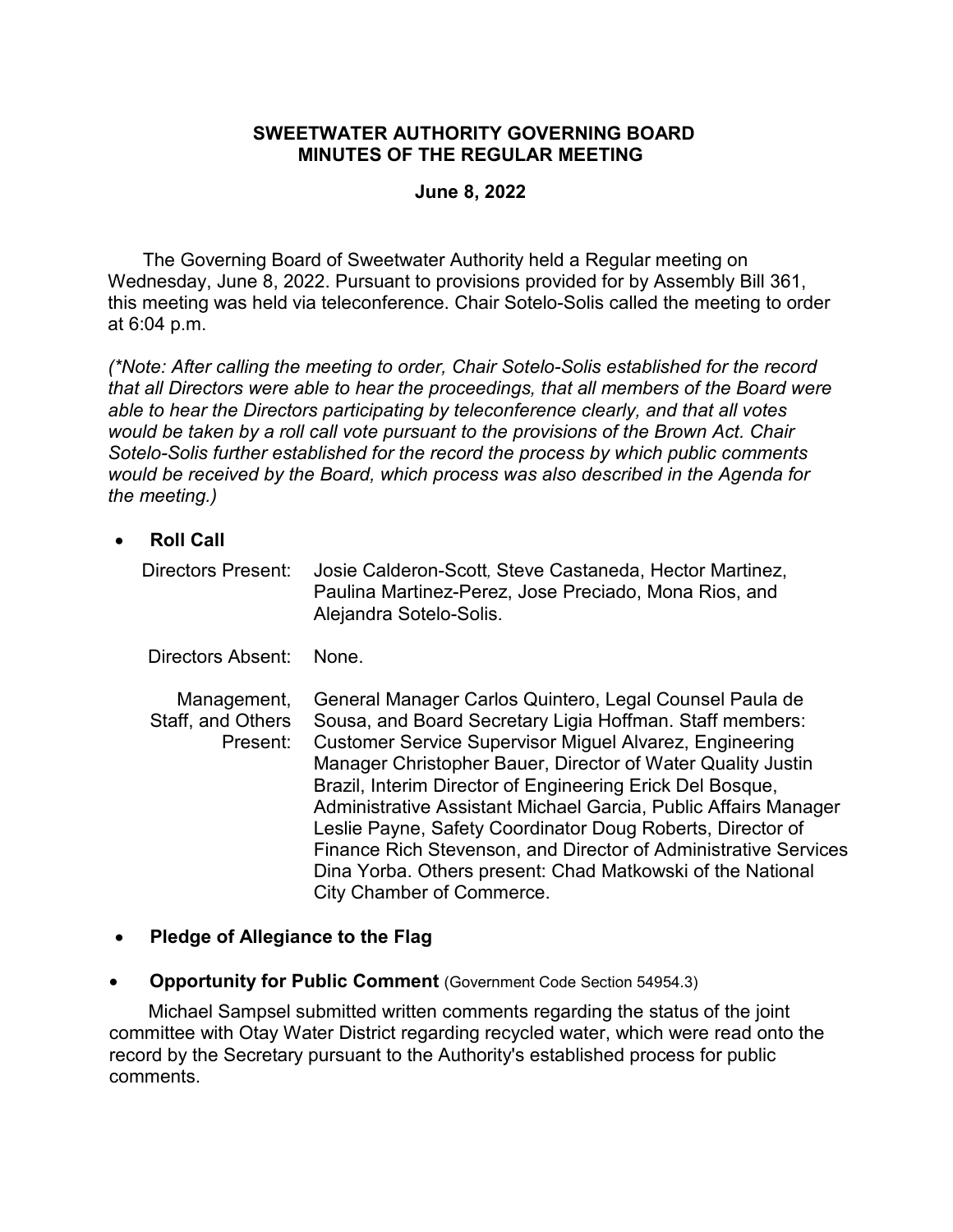### • **Chair's Presentation**

"National City Chamber of Commerce – Updates and Vision," presented by Chad Matkowski, President and CEO, National City Chamber of Commerce

# **ACTION CALENDAR AGENDA**

- 1. Items to be Added, Withdrawn, or Reordered on the Agenda There was none.
- 2. Approval of Minutes
	- 1. Special Board Meeting of May 23, 2022
	- 2. Regular Board Meeting of May 25, 2022

**Director Martinez-Perez made a motion, seconded by Director Martinez,** that the Governing Board approve the minutes of the Special Board meeting of May 23, 2022 and the Regular Board meeting of May 25, 2022. **The motion carried unanimously.**

### **Consent Calendar Items**

**Director Rios made a motion, seconded by Director Martinez-Perez,** that the Governing Board approve the consent calendar. **The motion carried unanimously.**

- 3. Findings to Continue Holding Remote/Teleconference Meetings Pursuant to Assembly Bill 361 Recommendation: Made the following findings: 1) The Governor-declared COVID-19 State of Emergency remains in effect and the Board has reconsidered the circumstances of the COVID-19 State of Emergency; 2) State or local officials continue to impose or recommend measures to promote social distancing; and 3) For the next thirty (30) days, the meetings of the Board, its committees, and any other Authority legislative bodies including the Citizens Advisory Committee, shall be held pursuant to the provisions of Government Code section 54953(e), allowing legislative body members and members of the public to participate in meetings remotely in accordance with that section.
- 4. Consideration to Authorize a Sole-source Contract to Hazen and Sawyer for Assistance with Lead and Copper Rule Revision Requirements (Water Quality and Distribution Committee Meeting of 6/1/22) Recommendation: Award a sole-source contract for assistance with Lead and Copper Rule Revision requirements to Hazen and Sawyer as presented in an amount not to exceed \$127,000.
- 5. Consideration to Extend the Due Date of All Single Swing-check Upgrades on Fire Service Laterals (Water Quality and Distribution Committee Meeting of 6/1/22) Recommendation: Approve a two (2) year extension of the due date until April 25, 2025, for customers with a non-compliant backflow prevention device on the fire service lateral to bring the device into compliance.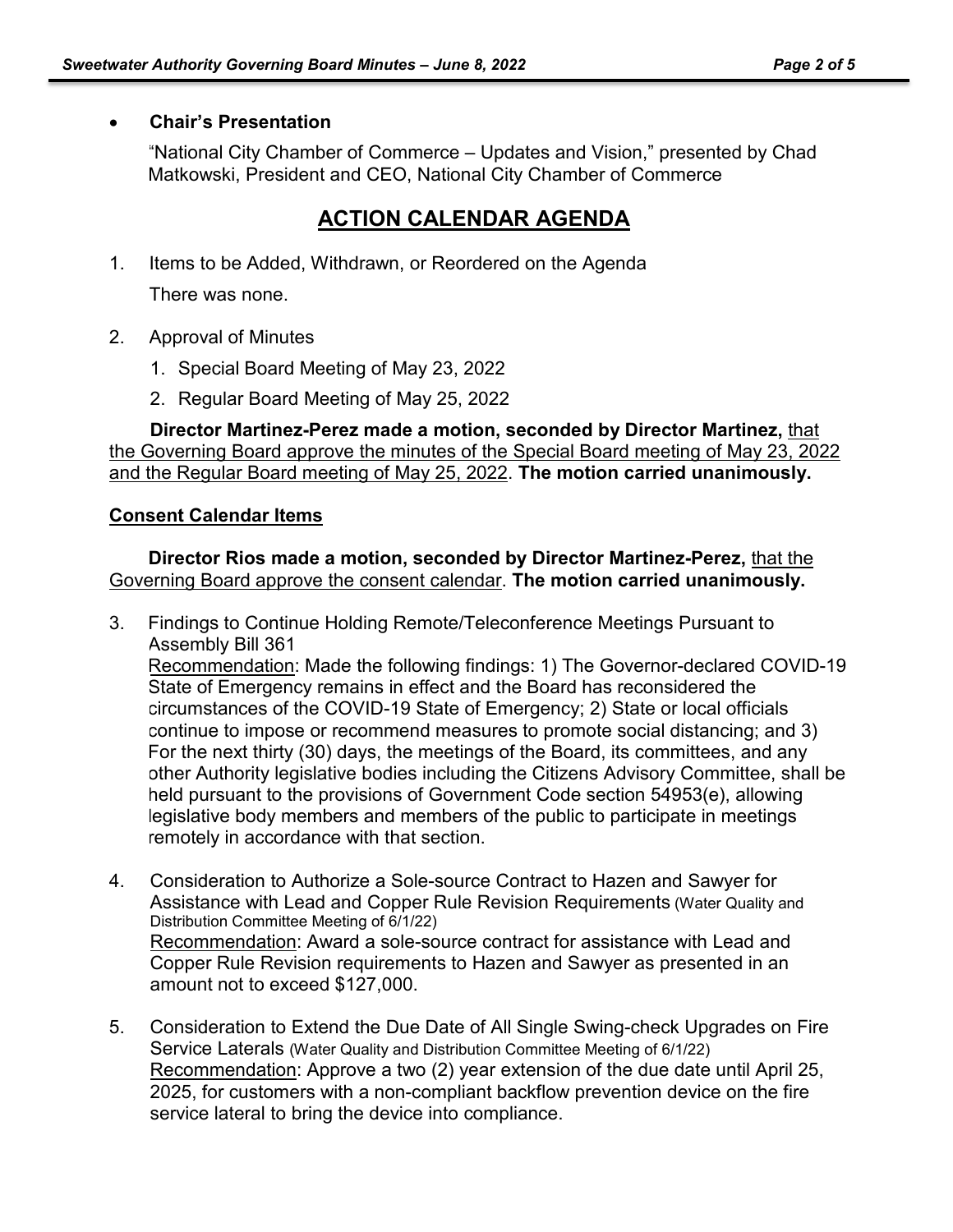#### **Action and Discussion Items**

- 6. Old and Unfinished Business
	- A. Consideration to Approve the FY 2022-23 Budget
		- a. Consideration to Adopt Resolution 22-04, Adopting a Budget for FY 2022-23
		- b. Consideration to Adopt Resolution 22-06, Adopting Updated Financial Policies (Policy 517), Including Policy for Procurement of Services (Including Construction), Supplies and Equipment

**Upon a motion by Chair Sotelo-Solis, seconded by Director Preciado,** the following resolutions:

#### **RESOLUTION 22-04**

#### **RESOLUTION OF THE GOVERNING BOARD OF SWEETWATER AUTHORITY ADOPTING A BUDGET FOR FISCAL YEAR 2022-2023**

**and** 

#### **RESOLUTION 22-06**

#### **RESOLUTION OF THE GOVERNING BOARD OF SWEETWATER AUTHORITY ADOPTING REVISED BOARD POLICY 517 (FINANCIAL POLICIES) INCLUDING THE BUDGET POLICY, DEBT MANAGEMENT POLICY, DISCLOSURE PROCEDURES POLICY, INVESTMENT POLICY, PROCUREMENT POLICY AND RESERVE POLICY**

was passed and adopted by the following vote to wit:

Ayes: Directors Calderon-Scott, Castaneda, Martinez, Martinez-Perez, Preciado, Rios, and Sotelo-Solis

Noes: None

Absent: None

Abstain: None

B. Consideration to Approve the FY 2022-23 Strategic Plan Detailed Work Plan (Annual Work Plan)

**Director Preciado made a motion, seconded by Director Martinez,** that the Governing Board approve the FY 2022-23 Strategic Plan Work Plan as presented. **The motion carried unanimously.**

C. Consideration to Implement Water Use Demand Reduction Measures in Level 2 of the Authority's Water Shortage Contingency Plan

Michael Sampsel submitted written comments regarding the implementation of Level 2 and its impacts on ratepayers, which were read onto the record by the Secretary pursuant to the Authority's established process for public comments.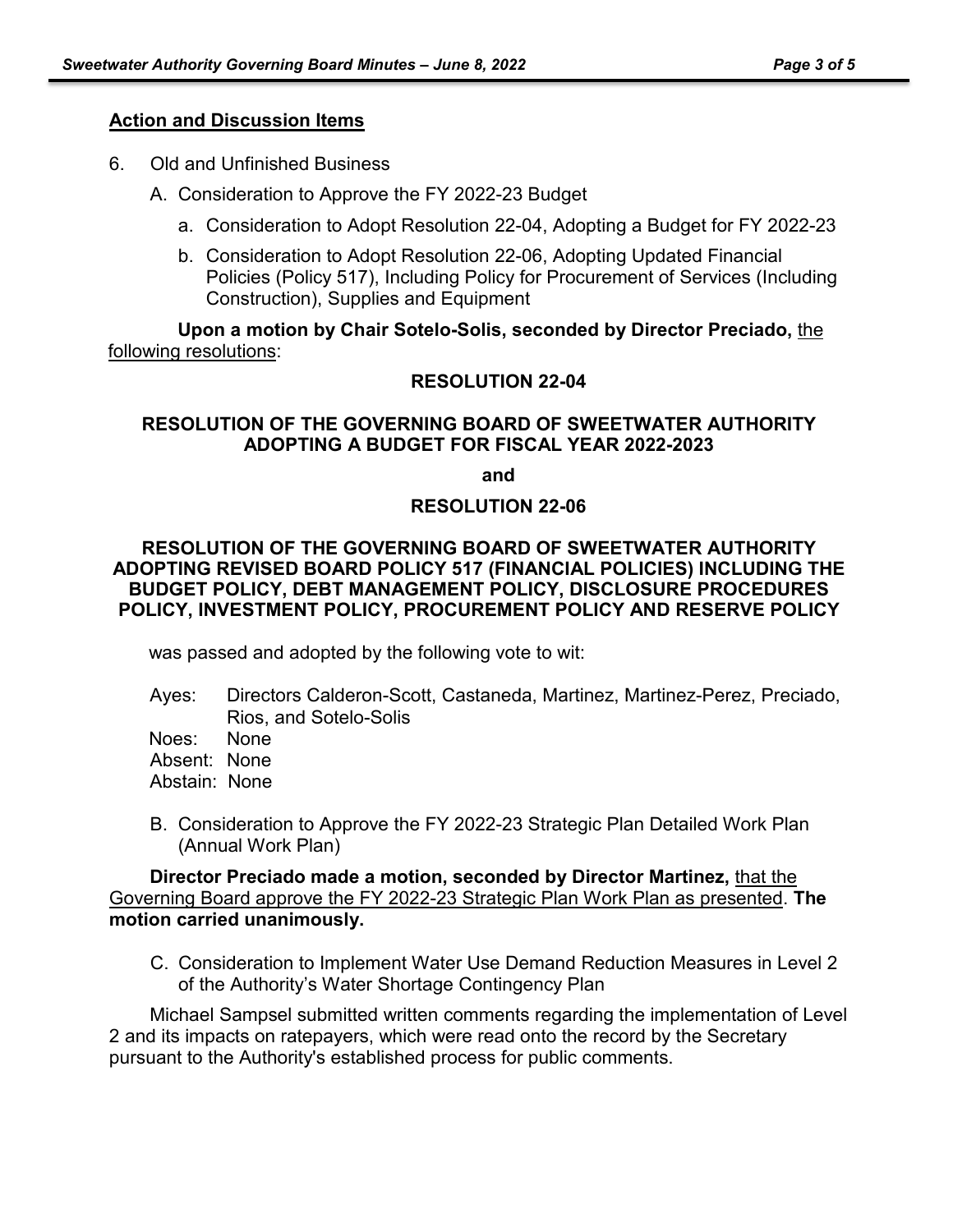**Director Castaneda made a motion, seconded by Director Preciado,** that the Governing Board approve to maintain Level 1 and implement the water use demand reduction measures in Level 2 of the Authority's Water Shortage Contingency Plan. **The motion carried unanimously.**

- 7. Approval of Directors' Attendance at Meetings and Future Agenda Items
	- A. Per diem approval for Directors who wish to attend the ACWA DC 2022 Water Conference, Washington D.C. – July 12-14, 2022 *(Note: Registration deadline is 6/17/22; Hotel registration is 6/13/22)*
	- B. 2022 CSDA Annual Conference, Palm Desert, CA August 22-25, 2022 *(Note: Early bird registration deadline is 7/22/22)*

**Director Rios made a motion, seconded by Director Castaneda,** that the Governing Board approve per diem for items 7.A. and 7.B. **The motion carried unanimously.**

## **REPORTS AND INFORMATIONAL ITEMS**

- 8. COVID-19 Pandemic Delayed Revenue Balance Dashboard
- 9. Committee Minutes
- 10. Report of Legal Counsel

Legal Counsel de Sousa reported on pending legislative bills related to: virtual meetings and meeting materials distribution; procedures for handling disruptive behavior at public meetings; prevailing wage job related to hauling; imposing requirements related to lead pipes; the use and disposal or surplus lands; and potential new funding for cybersecurity preparedness activities.

11. Report of Management

General Manager Quintero reported on:

- Thanked the Board for approving the FY 2022-23 Budget, and thanked staff for their work;
- COVID-19 infection numbers at the Authority have stabilized;
- The Authority received a summary of the recent State Water Resources Control Board meeting, and water use has increased in our region but has decreased statewide; and
- The Authority received an additional \$205,000 rebate from the San Diego County Water Authority related to attorney fees in its case with Metropolitan Water District.
- 12. Reports by Directors on Events Attended
	- A. Other Events Attended

There were none.